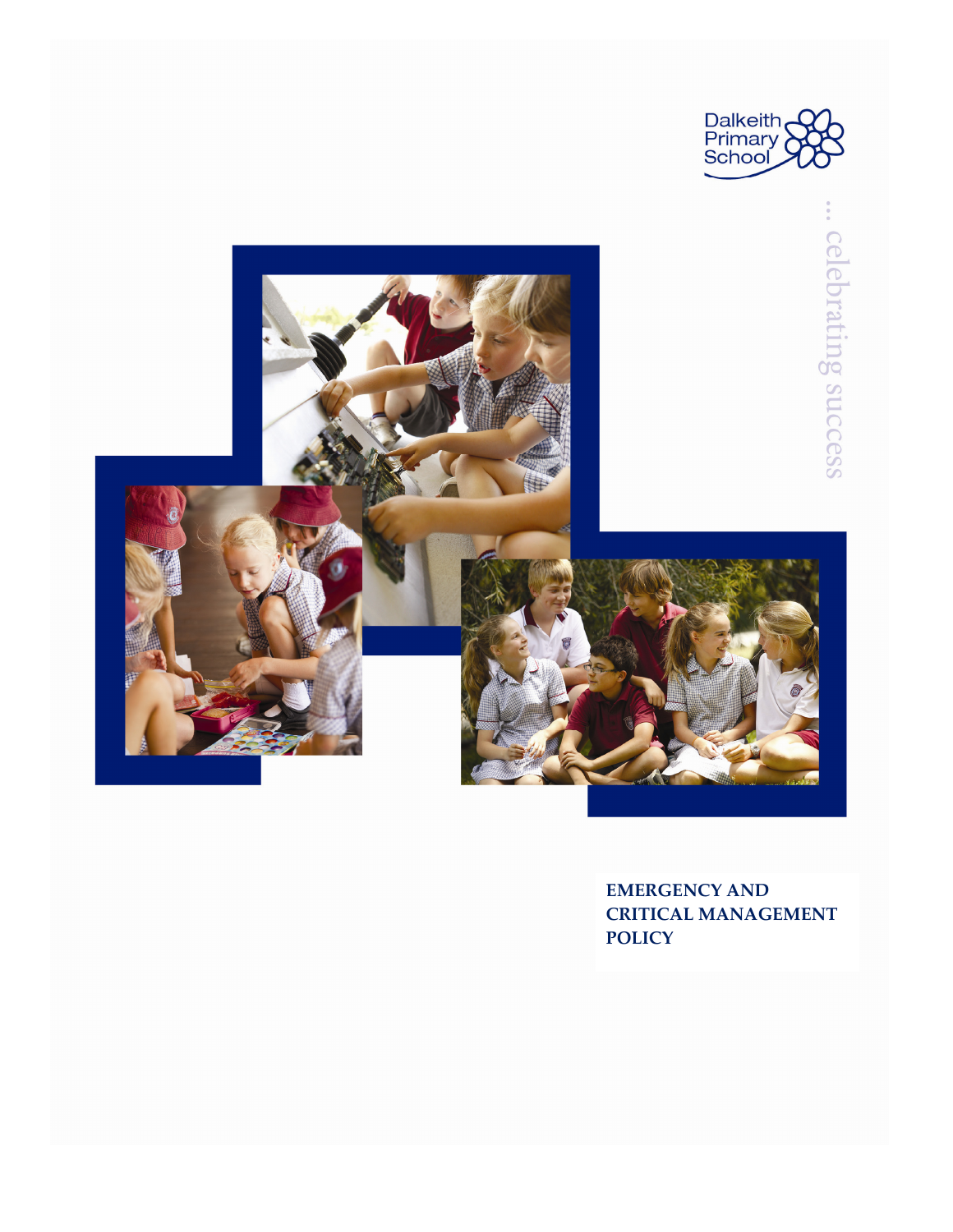# **POLICY FOR EMERGENCY AND CRITICAL INCIDENT MANAGEMENT**

Dalkeith Primary School principal and staff are responsible for the management of on-site and offsite school related emergencies and critical incidents. The intention is to minimize trauma and distress to students and staff and damage to property to ensure the teaching and learning program is maintained or resumed.

Emergencies and critical incidents can vary significantly in duration. Some will be discrete and short in duration others may be protracted and last for days or weeks.

Effective emergency management involves coordinated actions based on line management principles and designated responsibilities. This will:

- $\triangleright$  reduce the likelihood of emergencies and critical incidents;
- $\triangleright$  minimise the impact on students, staff and site activities; and
- $\triangleright$  facilitate the return of the site to normal operations as soon as possible.

Management of emergencies and critical incidents will involve consideration of:

- $\triangleright$  prevention and mitigation of;
- $\triangleright$  preparedness for;
- $\triangleright$  response to;
- $\triangleright$  recovery from; and
- $\triangleright$  review of emergencies and critical incidents.

# **PROCEDURES**

#### **RISK ASSESSMENT**

The principal or site manager must:

- $\triangleright$  identify on-site and off-site situations that have the potential to become emergencies or critical incidents affecting the site's operations;
- $\triangleright$  determine potential risks associated with particular situations; and
- $\triangleright$  use the Risk and Business Continuity Management policy to assess the potential risks and develop mitigation strategies.

### **PREVENTION AND PREPAREDNESS**

The principal or site manager will implement strategies to eliminate or reduce the likelihood of the occurrence of emergencies or critical incidents.

### **EMERGENCY AND CRITICAL INCIDENT MANAGEMENT PLAN**

The principal or site manager will develop and maintain an Emergency and Critical Incident Management Plan.

### **COMMUNICATION, TRAINING, TESTING AND REVIEW**

The principal or site manager must confirm that the *Emergency and Critical Incident Management* Plan of the site is:

- communicated to all staff;
- publicly accessible for both inspection and use in the event of an emergency or critical incident;
- sent to the Regional Executive Director at the regional education office so that important information is immediately accessible to those off-site to enable them to provide appropriate support;
- implemented by staff trained for their roles in managing emergency situations;

S:\Dalkeith Administration\100 ADMINISTRATION\109 Policy\Emergency Management and Evacuation\2012\Emergency and Critical Incident Management 2012.doc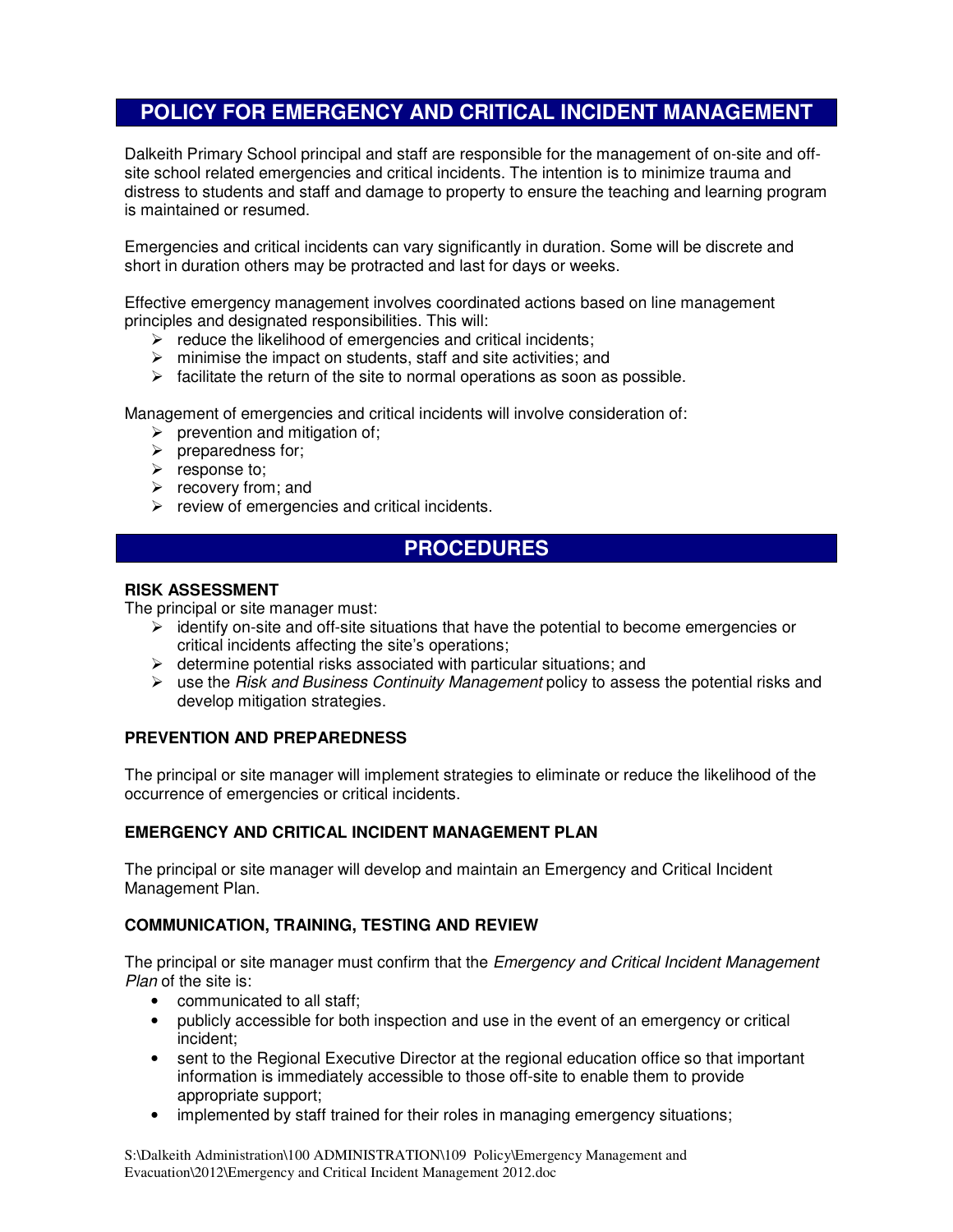- tested and reviewed (for example, evacuation drills, role plays or written scenarios) on at least an annual basis and, where necessary, after an emergency or critical incident;
- modified in accordance with information gained from testing and actual experiences;
- developed in consideration of the services provided by other agencies such as the WA Police, the Fire and Emergency Services Authority, the Department for Child Protection and the Department of Health, including mental health services.

## **RESPONSE**

The Regional Executive Director will facilitate appropriate support to a school experiencing an emergency or critical incident, including but not limited to:

- assistance with the selection of the Incident Controller;
- adoption of the role of Incident Controller if appropriate;
- provision of regional education office school psychologist and Coordinator Regional Operations support as required;
- assistance with inter-agency liaison as required; and
- notification or possible request for support from Central Office.

The Incident Controller will respond to a particular emergency or critical incident in accordance with the actions outlined in the Emergency and Critical Incident Management Plan.

As well as tailoring the nature and level of responses to the emergency or critical incident, the Incident Controller must also modify the responses as the situation changes and must recognise the varying needs of students and staff.

The Department provides support services (for example, Coordinators Regional Operations and School Psychologists) to enable principals or site managers to respond appropriately.

All Department employees should be mindful of their responsibility for confidentiality of information related to emergencies and critical incidents.

Following an emergency or critical incident, the principal or site manager will act promptly to:

- contact WA Police if the particular incident warrants it;
- contact a parent or guardian of any student who has been harmed or threatened with harm;
- report any emergency or critical incident to their Regional Executive Director;
- liaise with their Regional Executive Director and/or the Department's Media Unit for:
- informing students and staff about any potential danger;
- preparing communications for parents and the wider school community about any potential danger; and
- media related matters:
- submit an entry using the Online Incident Notification System, as soon as is reasonably possible.

# **EVACUATION**

The principal or site manager will:

- $\circ$  plan for both on-site and off-site evacuation as part of the *Emergency and Critical Incident* Management Plan;
- $\circ$  immediately report any evacuation to their Regional Executive Director; and
- $\circ$  liaise with their Regional Executive Director and the Department's Media Unit for media related matters and when preparing communications for parents following an evacuation.

### **CLOSURE**

The principal or site manager will notify the Regional Executive Director immediately after any order is made to temporarily close all or a particular part of the school's premises.

S:\Dalkeith Administration\100 ADMINISTRATION\109 Policy\Emergency Management and Evacuation\2012\Emergency and Critical Incident Management 2012.doc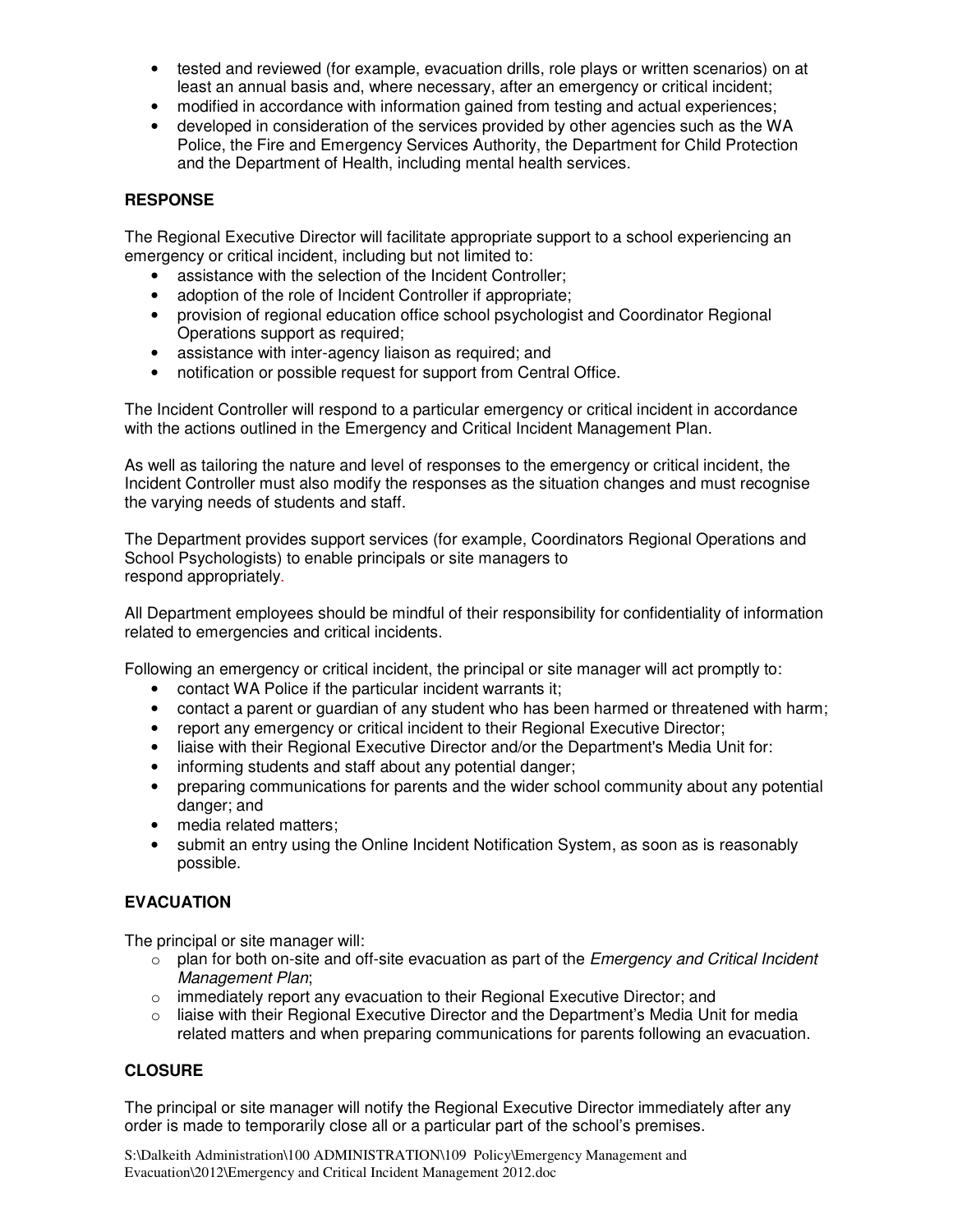S:\Dalkeith Administration\100 ADMINISTRATION\109 Policy\Emergency Management and Evacuation\2012\Emergency and Critical Incident Management 2012.doc